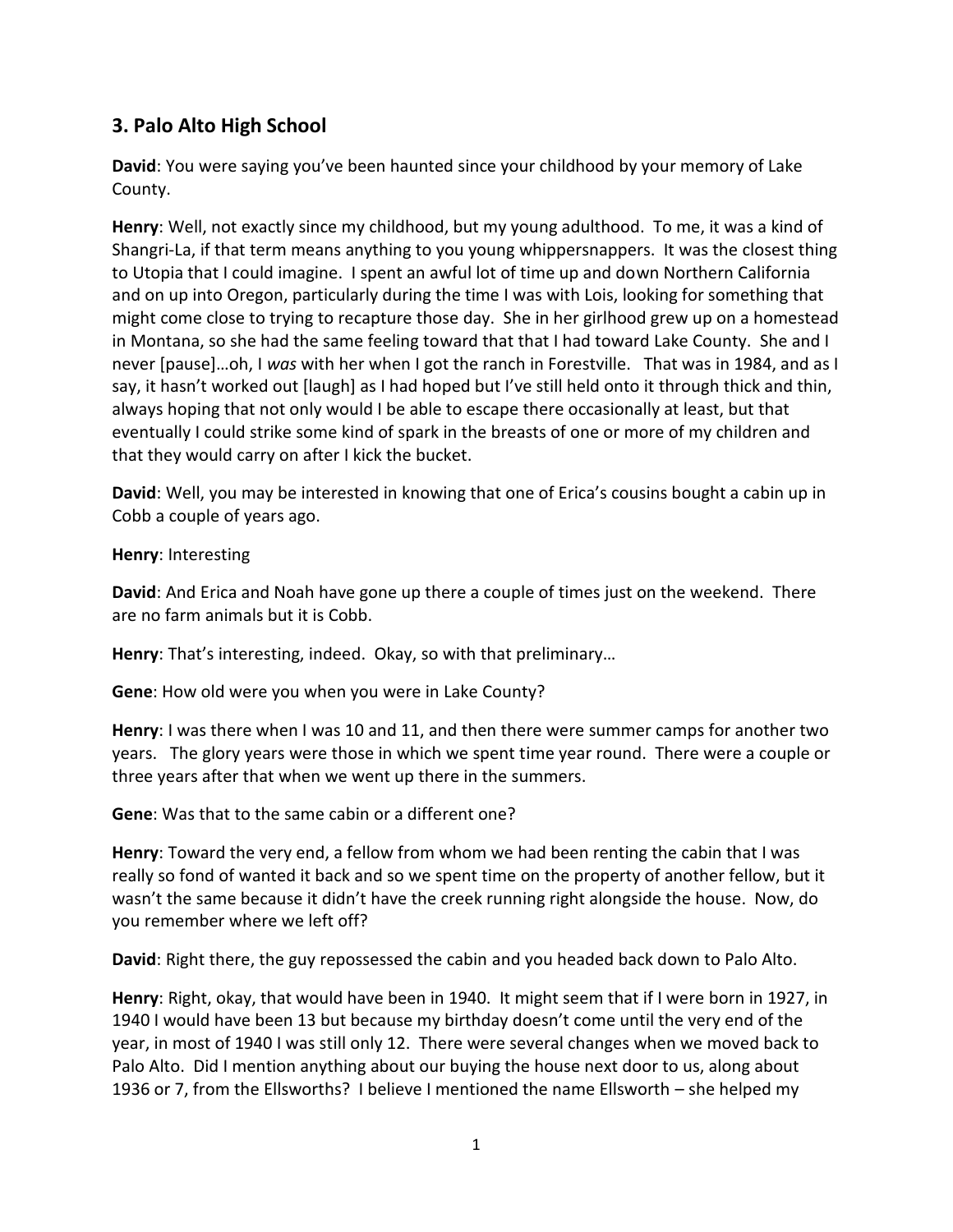mother with the nursery school for a while and her husband was an unemployed but very competent carpenter. They, despite the fact that my mother tried to help out by hiring Mrs. Ellsworth with the nursery school and giving Charlie Ellsworth odd jobs around the place (adding on a sleeping porch and so forth), had to sell their house. My mother was so successful with the nursery school that she bought it, and I and my brother and father and she moved into that rather than sharing with the nursery school itself. So that was a difference.

I was now ready for the 9<sup>th</sup> grade. In many school districts that would have meant that I was a freshman in high school, but in the Palo Alto school district it meant that I was going to junior high school. The high school at the time was only three grades. I don't remember very much worth mentioning in my  $9<sup>th</sup>$  grade year. It was Jordan Junior High. It was probably about half a mile, maybe a little more than that from where we were living. I was riding a bicycle at that time, so that's how I got back and forth to school.

It had a homeroom system. Our homeroom teacher was also our English teacher – Miss Wells was her name - known to the boys in the class as "Horse Face Wells." [laugh] I sat in the back of the room and sat next to one of the guys who was kind of a roughneck. He and I used to whisper back and forth, including our opinions about Horse Face Wells, but somehow or another Wells thought that I was a star pupil and made me a teacher's pet whether I wanted it or not, which I didn't. I'll never forget the time that the class had been out of hand most of the day and she kept them all in after the normal time for adjournment at the end of the day except for me. I was so surprised to be singled out in that way that I couldn't think of anything else to do but to follow her instructions, which were to walk out. In retrospect, I should have said I would prefer to stay with my friends. But they didn't seem to hate me or resent me for being a teacher's pet, so I got along okay through that year. She singled me out to write a class poem for the Annual and it still exists somewhere.

A major development was that I joined the Boy Scouts. The Boy Scouts are in bad repute nowadays because some people consider them to be overly authoritarian and overly patriotic and overly religious and mostly because they are considered to be homophobic. I don't know where that controversy stands at the moment but it was no item for discussion back in those days. Nobody had heard the word homophobic. It would have been unthinkable to have a scoutmaster who was a predator of young boys. If there had been a rule handed down by the national organization that no predators of young boys need apply for a position as scoutmaster, I would have been all in favor of it.

In the summer of 1940, I guess it was… no, I think it must have been '41, I went to Boy Scout camp in Lake Huntington, which I just looked up in the atlas and found that it's in Fresno County. It was a very beautiful setting. The idea of Boy Scout camps was to get as many merit badges as you could, and I got merit badges in bugling and art and probably two or three other things. The whole goal of Boy Scouts – as you probably don't know – was to get enough merit badges to go up through certain ranks. You began as a Tenderfoot, the second step was Second Class (I guess), third (I guess) was First Class. And then they began a graduation from Star Class to Life Class to Eagle Scout. I eventually reached the Life Class. I had to have 20 to 25 merit badges, something like that. But I was never able to get one in swimming. Otherwise, I would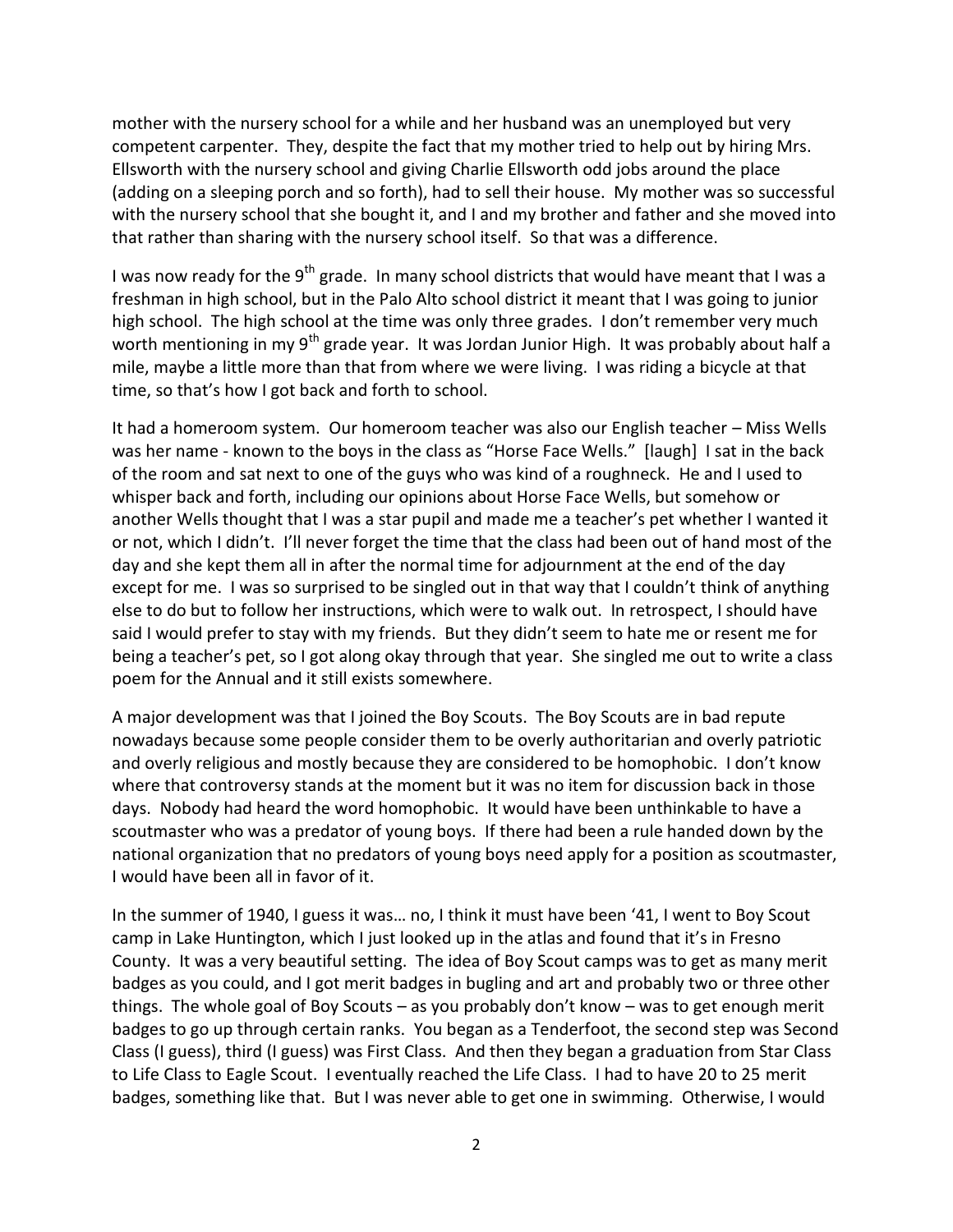have been an Eagle Scout. I sank like a rock in water, try as I might. The more I tried the more water I inhaled, it seemed. It got to be mental, I imagine, more than anything else. It's still with me; I've never been able to swim, never.

So that brings me to my sophomore year at Paly High. It was probably 2 or 3 miles from where we lived, but once again my bicycle was the means of transportation and it was very good exercise. Among other things I remember fondly, because it came in handy for all the rest of my life, was that I took a class in typing. I would recommend everybody do so if they haven't already. I became fairly good at it. I think I got up to about 60 words per minute and if I remember correctly, that was net after suffering subtractions for errors. So that was pretty good, I guess. Anyway, I got good grades in it and I enjoyed myself the whole year.

I think it also may be worth mentioning that my brother and I during this period attempted to keep in some contact with our father, who was still back in Davenport, Iowa. I'm not altogether sure what he was doing. I think he probably had by this time settled whatever problem there was with the probate of his father's estate. My brother and I would write letters to him occasionally and he would reply occasionally. Particularly, we contacted him at holiday times. I'm not sure exactly what years we might have done this but my brother got very interested in recording, making home recordings with disks that used some kind of stylus. I don't know the technique but I remember making greetings to send to my father in that form.

I'm very, very foggy on this but for reasons I cannot recall we (that is my mother and brother and I) moved back from the Ellsworth house into the nursery school house by the fall of 1941. I don't know why but I do remember this; the only space available for me was a kind of anteroom at the very rear of the house. You had to go through my brother's bedroom to get to it. It was no larger than a large closet. Since it was the only thing available, I accepted it. In retrospect now, I realize it was good for me because it put limits on the amount of junk that I could acquire [laugh] and clutter up the space with. I had to be efficient. There was a little desk there that I used, there was a 6 foot long bed and there may have been a small closet. It was probably 6 feet by 8 feet, something like that.

I had a radio by the bed which I used to use to listen to programs like "Your Hit Parade" which would have Frank Sinatra singing the leading songs of the day. I was listening to that radio and I was probably listening to popular music on some station or another when the program was interrupted with a news flash. This was the morning of Sunday, December  $7<sup>th</sup>$ , of 1941. I think it was about 9 o'clock in the morning, our time. It was much earlier in the morning Hawaii time. I remember going into the kitchen were my mother was working on breakfast and telling her what happened and she knew immediately that it meant that we were at war.

The following day, at Paly High, we were all called into the auditorium to listen to Franklin Roosevelt's speech to Congress in which he spoke about "the day that would live in infamy." This profoundly affected my life as time went by, of course. In the short run it didn't make much difference. I do remember that there was a fellow in my Latin class whose name was Toshio. He was a jolly fellow and I liked him. I think he had tears in his eyes when he told us that he was going to have to leave. We talked about that in my Civics class which was taught by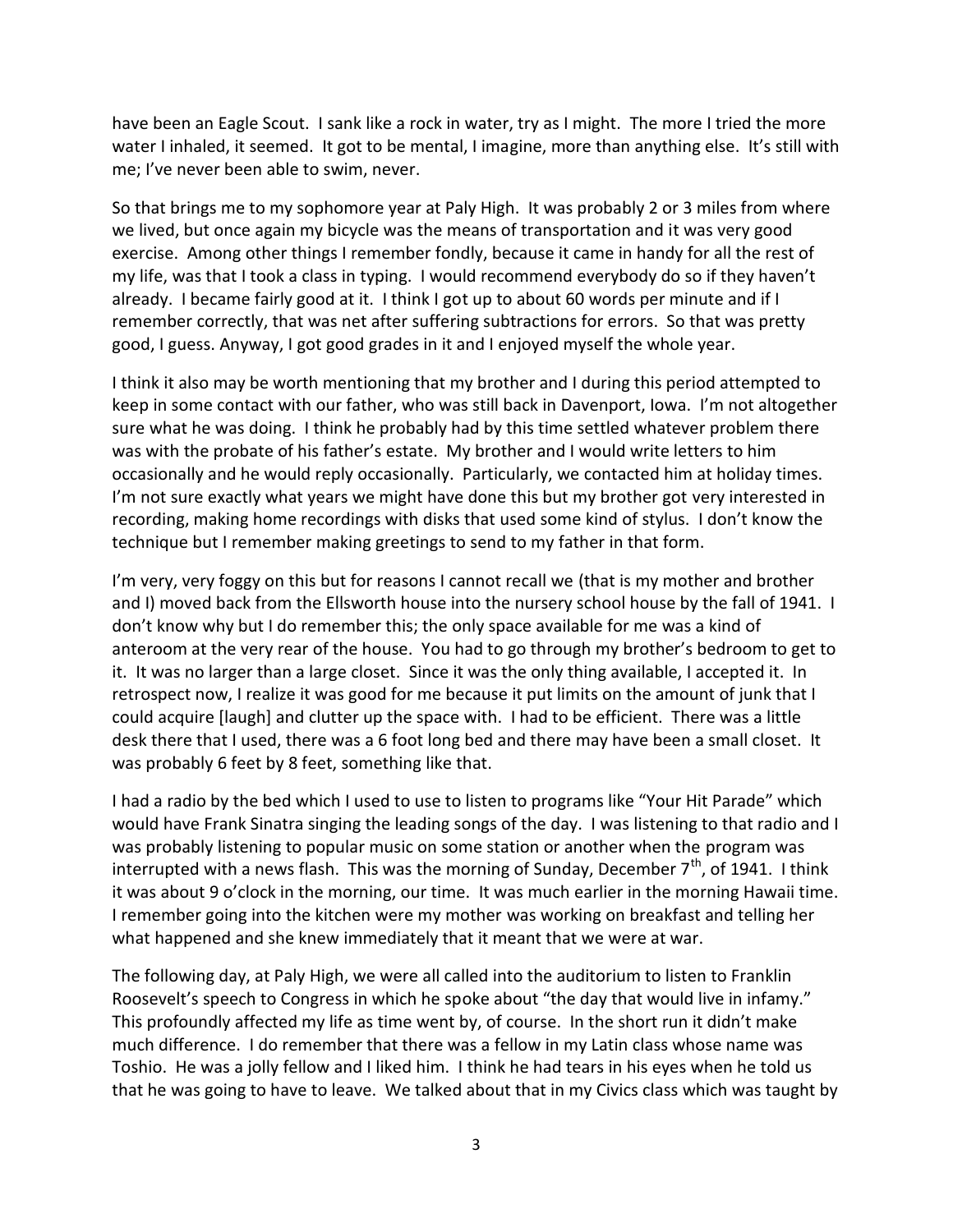a woman named Miss McCauley. She said that it was necessary to protect the Japanese from vigilantes and hooligans who would otherwise attack their places of business and their homes, and beat them up on the streets and so forth and so on. I found this rather persuasive. However, it was not included in any of the rationale that was given us by the government. It was argued that the Japanese were not to be trusted and that the younger generation was still dominated by the older generation and that the older generation was still loyal to Japan. There was very little debate about it at the time. The Supreme Court, of course, ruled it to be constitutional, so that was that.

Rationing was put into effect, rationing of gasoline and tires and various kinds of food – sugar and meat - most essentials. It affected the nursery school. My mother had to go before the Ration Board to appeal for some allocation of stamps which would enable her to feed the nursery school children their lunches. She was able to get them to see reason and also to give her a proper allocation for gasoline because part of her service with the nursery school was to pick up the children whose parents didn't have the time or desire to do so on their own…and to take them home at the end of the day. She needed to have gasoline for that purpose and the Rationing Board saw it that way.

To make a long story short, I don't recall that we needed to change our lifestyle very much at all. It was probably difficult to get certain kinds of meat (the better kinds of meat) but there was no limit on what they called "organ meats." You could buy all the beef heart, liver, kidney and whatnot that you might want. To me, that was kind of an adventure. I wasn't familiar with some of these things but I thought that they were fine. So we had a lot of beef heart. As I say, we didn't feel the pinch, not that I recall, anyway.

We, of course, did our bit as we could with War Bonds and collected scrap metal and saved fat from cooking to take into a collecting point from time to time. We supported the effort as best we could. I think we probably helped the effort in some respects by providing this nursery school service for families in which the father might have been drafted into the Armed Services. If there was somebody to take care of the children, the mother could have volunteered for service in a hospital or something of that sort. I imagine that happened and my mother was happy enough to do that. Things went along. ..

**Eugene**: Was Oscar going to the same high school or a private school?

**Henry**: My brother was still in private school. My brother and I never went to the same school at the same time.

Now, along about February I think it was, maybe March, in the normal course of events I would have gone out for the track team. I never went out for the basketball team. I should say that in those days they had four different divisions: 110, 120, 130, and unlimited (or Varsity). Roughly speaking, they were weight classifications but it was actually a combination of weight, height and age. I would have probably been okay in the 120 division of basketball if I had gone out for it. I was able to jump high enough but I had never had any practice dribbling or shooting or any of those aspects of the game, so I never went out for that. Track and field – I knew how to run so I was all set to sign up for that – until I became very sick with something that was diagnosed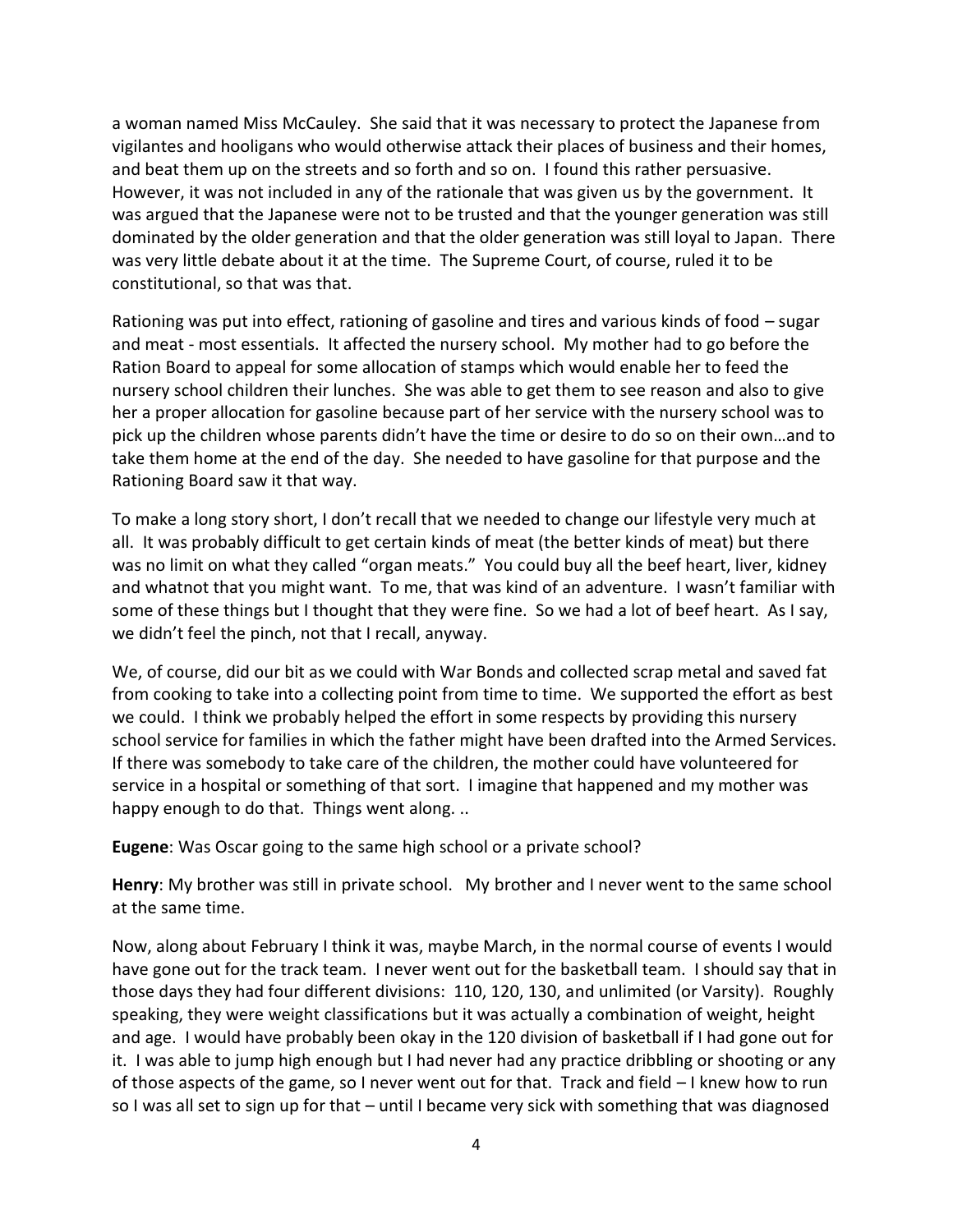as Scarlet Fever or commonly known as the strep throat. [Cough] Oh dear, I sound as though I have one right now!

Strep throat was a serious business as I soon found out. My temperature started going up and it went up and kept going up to about 106. My mother brought in the family doctor, the same woman who had presided over my mother's pregnancies (except for the one in Texas). She knew a lot about all different branches of medicine. Fortunately, she was up on the recent developments on the control of bacterial infectious diseases, including strep, because sulfa drugs that had been quite recently developed and there was already a demand for them by the Armed Forces. Somehow our doctor (her name was Judith Johnson) was able to get some sulfanilamide. She knew exactly how much to give me to control my raging fever. It saved my life. I think that's the sickest I have ever been with the possible exception of my heart attack. But even then, I was taken to an emergency room in time and I don't think I was ever really in danger of dying from that. I was in danger from this strep throat.

Needless to say, this knocked out any hope of going out for track that year. In fact, I had to stay home and recuperate for probably six weeks or so. I had to try to keep up with my studies in absentia. In some ways this was easy to do. For example, in English the required reading that year was *A Tale of Two Cities* by Dickens. Dickens was already a great favorite in our family. My mother had read *David Copperfield* to us, so we all shared in *A Tale of Two Cities* and eventually I wrote a book report on it. I eventually returned to all my other classes and the rest of the school year was uneventful. I think maybe that was the year I went to Boy Scout camp. The previous year was our last gasp at Mr. John Lee's property, which he called High Valley. This was the summer before Pearl Harbor.

We tried having a summer camp and it was pretty much a disaster because my mother by a fluke of history had to put up with a number of moochers. A couple of friends from Stanford, who said they had been in my father's class way back when, in the School of Education, had fallen on hard times and wondered if there was some way they could help out at the summer camp. Mostly they just needed free room and board. My mother couldn't really think of anything useful for them to do but she tried to think of things. Then, my father's sister, my Aunt Pearl (her husband had come to the end of the line with her) needed a place to stay. What could my mother say to that? The trouble with Aunt Pearl is that she weighed over 200 pounds and was an enormous eater, so all in all the camp was a losing proposition financially.

## [Short break]

Now I've said that there wasn't much change in our day-to-day lives, but there were some changes. One of them was that my mother had to become a little more careful in her shopping because there were certain shortages of some things that weren't on the ration list but which were nonetheless necessary. On the other hand, there were price controls on things like the cost of tuition at the nursery school. I'm not sure it was really price control if she didn't want it to be but she did want it to be, being a good citizen. Then, on the other hand, there were other things that were in short supply where the merchants were able to charge what the market would bear. She needed to be a little more careful in her shopping.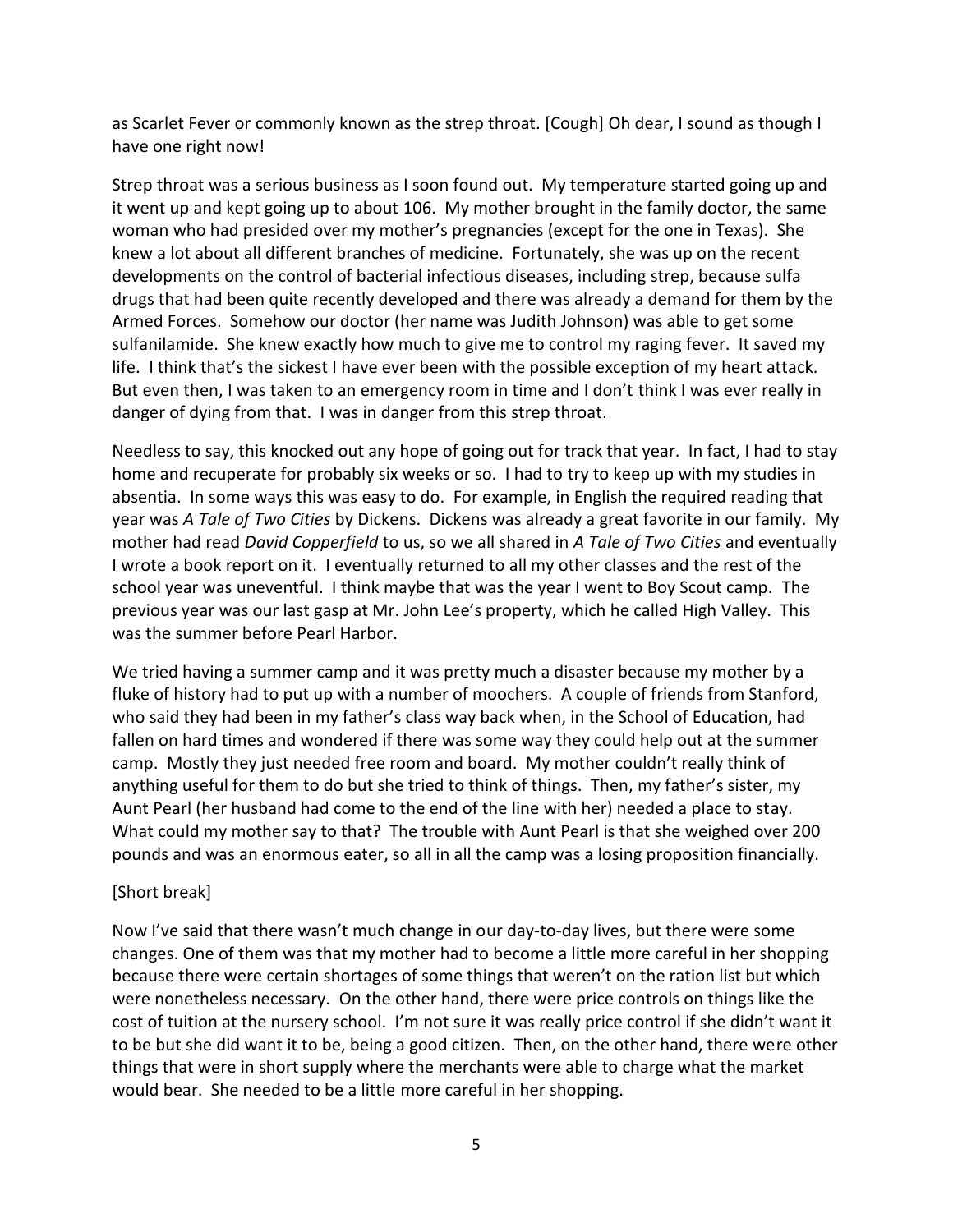I started going around with her as she shopped and became more interested in such things. I became very interested in food in general. I probably had been for some time but maybe it increased during this period. I remember going with her to the butcher shop and selecting whatever was reasonable and I guess this would extend to watching her when she prepared these things. There were different ways to prepare beef heart , for example. This has influenced my later life, no question about it. I always been interested in cooking, I've always been interested in shopping, and I've always been interested in looking for bargains. Some people think these things are carried to an excess but it's always been part of my life for better or for worse.

I'm trying to think of anything else significant that might have happened during this period. Let's move along into the spring of 1943. Now let me think about this for a minute [long pause]. No, let's back up to late 1942. [Another long pause] I was still 15. I feel hopelessly in love with the girl who was sitting in front of me in Latin. Her name was Jeannie Brokaw and she was the most beautiful creature I had ever invented, and the sweetest. The fact that she was not very good in Latin meant absolutely nothing to me. [laugh] As far as I was concerned, she was perfection. Yet, I didn't know how to let her know. [laugh] I don't know if you guys are familiar with the Peanuts comic strip, but Charlie Brown has a crush on a little red haired girl. I had a hopeful crush on Jeannie Brokaw.

I would follow her in the halls of Paly High between classes to figure out what other classes she went to besides Latin, and I tried following her after school to find out where she lived but she usually took the school bus and I was not able to follow that. One day, for one reason for another, she missed the school bus and she started walking home. I took that opportunity to follow her on my bicycle at a discrete distance of a block or so. Eventually I found where she lived, which was quite a ways away, probably a mile and a half or so.

I kept thinking and thinking about what I could do to let her know of my existence. I could look at her all class (in Latin at least) from the back but I didn't have any reason to believe that she knew who I was sitting in back of her. Finally, there came a time when there was going to be a school dance. I summoned up the courage to write her a note which said, "Would you like to go to the dance this Saturday?" I remember the exact wording. The reaction was better than I could have imagined. She turned around, smiled broadly and said, "I'd love to!"

So far so good, but then problems arose. How were we going to get to the dance? A lot of my classmates, being 16 or older, were able to drive and had driver's licenses. A few of them had cars of their own, I suppose, although they were certainly limited by gas rationing. They were able to use their parents' cars for things like school dances. I was in no such shape. I couldn't think of anybody with whom I could double date and so in the end I couldn't think of any option but to be driven by my own mother and have her wait around outside the school gym until the dance broke up and then drive us back to Jeannie's home.

That was the least of it. I foolishly thought that I could bluff my way through dancing by something our teacher at Cobb Valley School had tried to teach us one day, which might have been the Texas Two Step or something. I don't know if it ever had a name or deserved to have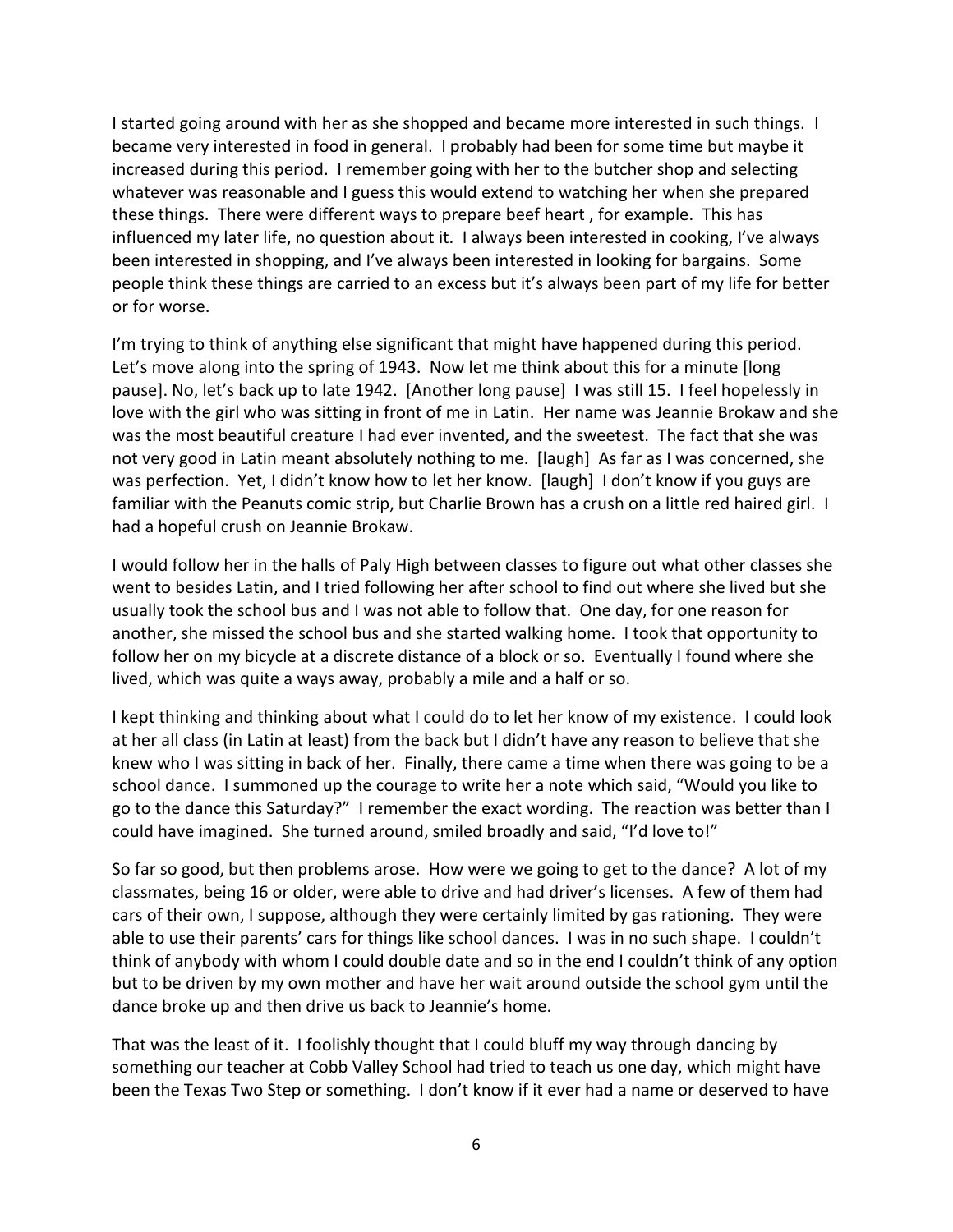a name. When I got poor Jeannie on the dance floor and started stepping on her feet [laugh] after a few minutes I suggested we retire to the sidelines. We spent the whole rest of the evening watching other people dance. That brought into play another one of my total miscalculations – I had absolutely no gift for conversation. I couldn't think of a single thing to say except once they played a song by Glen Miller that I like so I said, "I like that song!" hoping that it might start a conversation of sorts. Unfortunately, Jeannie didn't find that to be very stimulating [laugh] and so we spent the entire evening saying practically nothing. It was disastrous – one of the most humiliating nights of my life. Oh, how I blush to think of it! Poor girl!

**David**: Why didn't she contribute something to the conversation?

**Henry**: Well, because she was as bashful as I was.

**David**: There's got to be something you talked about.

**Henry**: I can't remember a thing

**David**: Latin class, sports…

**Henry**: We might have said something about Latin, but that didn't last long. Anyway…

**David**: Gene, did you have an analogous experience at some point?

**Gene**: Maybe when I was younger.

**Henry**: Well, I'm glad I'm not the only one!

**David**: If only you could go back in time, with what you know now…transport…it could be so different.

**Henry**: Exactly right. I spent a lot of my life thinking back on that and a lot of other things that I might have handled differently. I'm told that I shouldn't waste my time on such exercises, since they are all futile, but I can't help myself.

I'll move on now to something happier. I guess that it was in March of 1943, at which time I would have turned 16. [Pause] I'm all bollixed up in this. I was still only 15 when the time came to sign up for track again. I was a junior and this time I was in fairly good health. One of the side effects of the strep throat often is that it does something to your heart. I sometimes wonder if that has something to do with the fact that it finally caught up with me in June of 2000 (when I had my heart attack). When I was a junior I felt fine and signed up for whatever was available. It turned out that with my combination of age, height, and weight, I could have qualified for the 120 class. If, in fact, I had continued on that path I could have cut quite a swath through the opposition because I was pretty good. There was nobody else in that class at Paly High so I was put into the 130 pound class, not just based on weight as I say, but we called it 130 pounds.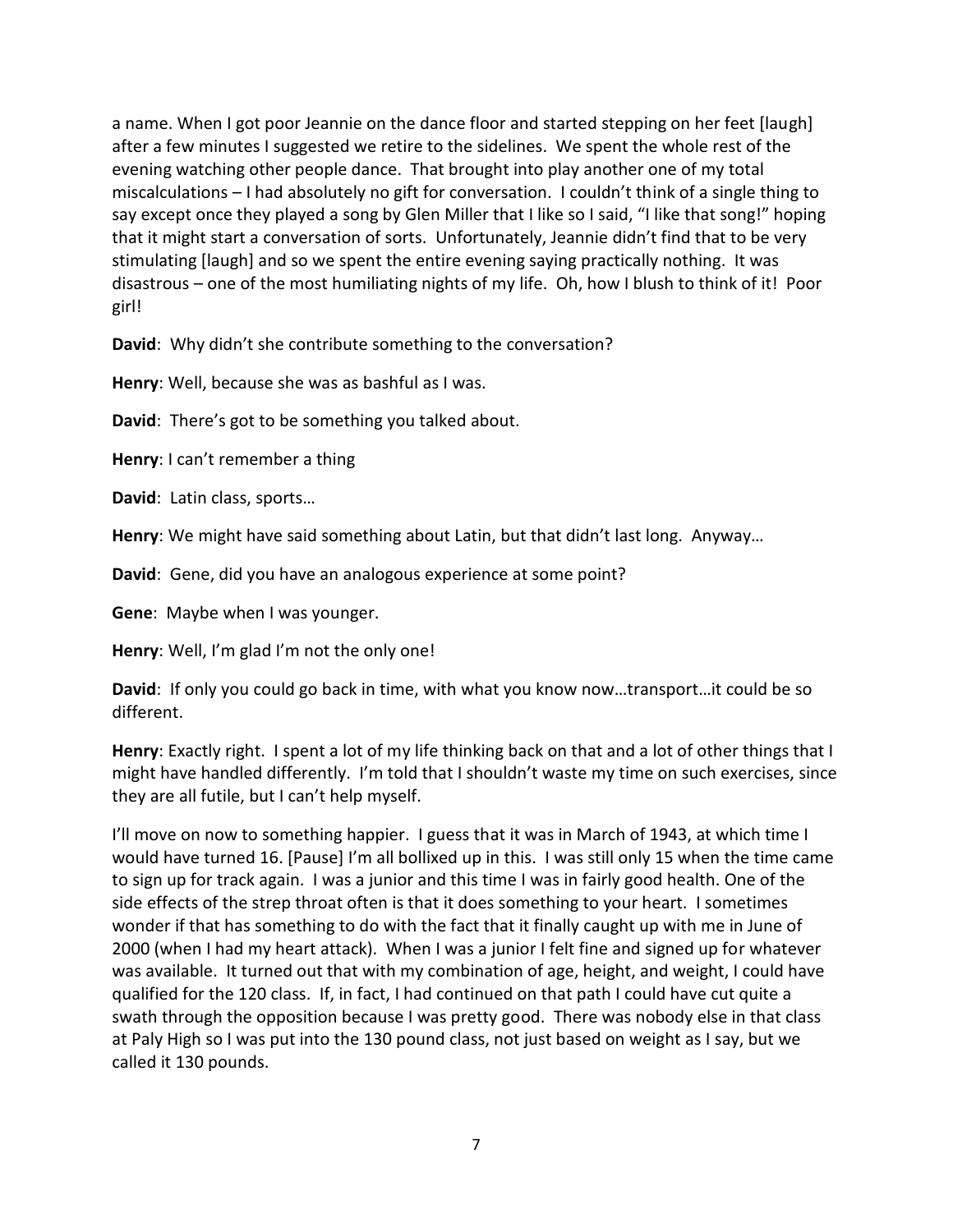I told the coach that I wanted to go out for the ¼ mile, I guess because I had watched that event at a track meet that my father took me to. I don't know exactly why, but for whatever reason I thought that I was better qualified for that than a shorter or longer distance. Without my proving it in one way or another, he just took my word for it. The season began with a conference-wide relay meet. Paly High was a member of the Peninsula Athletic League, which included teams from Burlingame, San Mateo, Redwood City, and San Jose. In this relay meet, our coach had us signed up for a 4 by 100 event and a medley relay consisting (I think) of 100 yard dash to lead off, 2 220s and ended up with a 440.

Lo and behold, to my great surprise, he had me running anchor in the 4 by 100 event. I had never asked for it or shown any particular aptitude for a short sprint, but there it was. Also, we had been given very little time to practice at handing the baton. Somehow, we carried on this sprint relay successfully except with the limitation that I was so green that I didn't realize that the race went on until somebody broke a string across the finish line. I saw a chalk mark on the track 10 yards short of that point and slowed down. [laugh] However, I was given such a lead by the three other guys that even though I slowed down to a jog I still broke the tape and we won that race. Wow.

I should have mentioned that one of the other fellows in this great division with me was a very good sprinter and another was a very good hurdler and high jumper. They are the ones who really made it possible for us to win. Then came the medley relay, which might have been the final event, I don't know exactly. Once again, they gave me a substantial lead to start the anchor leg with my ¼ mile and I still forgot to wait for the tape and I slowed down before I got to that point. But I had run a sufficiently fast anchor, along with the fact that they had already given me a goodly lead, that we broke the meet record. This appeared in the San Francisco Chronicle the following day. That was pretty interesting, except they had all our first names wrong. I was Jack Anderson. [laugh]

I'm going to go into a little detail here because it all leads into what I will end up with. Our next event was a dual meet with Burlingame High School on their track. It was made out of oyster shells and quite different than any of the others I ever ran on. It was a very fast track. The leading ¼ miler on the 130 pound division on the Burlingame team was a guy who had won that same event the previous year. My teammates told me that he was *very* good so I adopted a strategy of just following him until near the end, and that if I had the strength I would pass him and if not I would come in second. As we got to the last 50 yards or so I still felt full of pep and I passed him, so that was very successful. I won in 56.4 seconds.

The next meet was in San Jose and before the ¼ mile one of the San Jose team members came up to the little group that I was with from Paly High and said, "Who's the guy who ran 56.4 last week?" They all pointed to me and that made me feel good. And again I won. It came down to the final meet of the year which was an All-Conference meet. I finally got my comeuppance. I followed the same strategy of holding back a little bit until the end but I didn't have quite the kick I needed so I came in second. However, because we had these other fellows on the team in the same division as I, and I did run again on the winning relay team, all in all we won our weight division for the whole conference. That entitled us under the rules of the athletic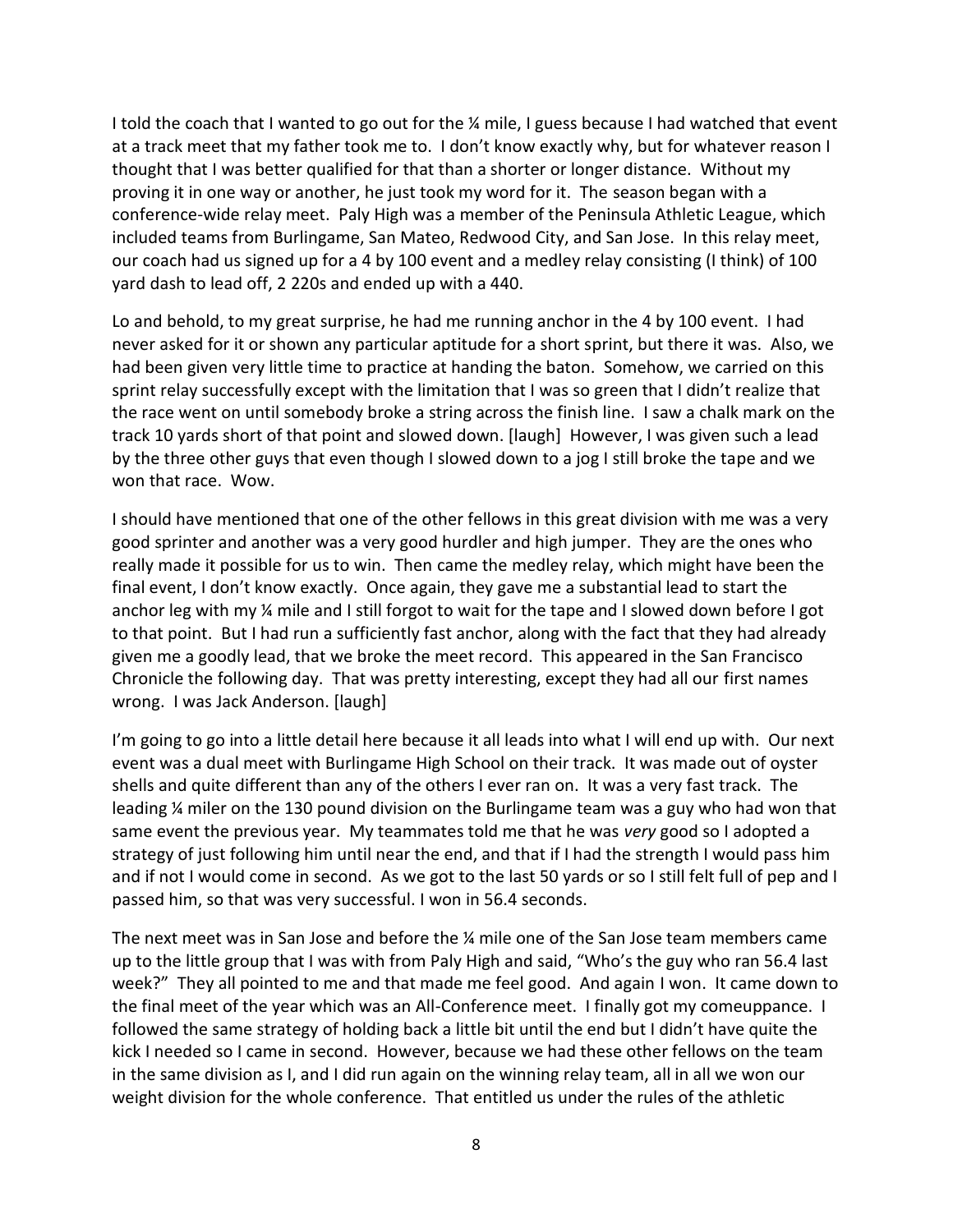department at Paly High to get block "P" letters, which was a mark of some prestige. Otherwise, for minor sports, they had what they call a small "p."

One other thing happened that same spring. There was a games day set aside one afternoon in which representatives of various teams – the water polo team and the baseball and the track team – were supposed to demonstrate to anybody who wanted to watch the rudiments of their sports. I was eating lunch in the school cafeteria at noontime of that day and a couple of guys from the varsity track team rushed up to me. I was eating a sandwich of some kind. They said, "How would you like to run with us this afternoon?" I said, "Huh?" They said, "We're going to try to break the school record in the 4 by 440 relay." These two guys were both ¼ milers on the varsity team. They were going to bring along with them the guy who ran the 880 and they wanted me to run with them even though I was only on the 130 team. They didn't know anybody else who was able to run 56.4.

Well, it was a surprise to say the least and I wasn't sure how I would be able to do it after having eaten as recently as I did. There was this to be said for it - in all of the other meets I slept very badly the night before. I was always terribly nervous. I always had butterflies. On this occasion, since I didn't know what was coming, I didn't have that problem. So anyway, it was to be an exhibition, really. There was no competition. We were running against the clock. I think I ran the second leg. There were a number of people in the stands, including Jeannie Brokaw. I did my best and by coincidence somebody timed my leg of it and I did run another 56.4. The group of the four of us did in fact break the school record for that event.

Shortly after this I was approached by a fellow named Dick Jennings. He was a fellow member of the junior class who had moved to Paly shortly after December  $7<sup>th</sup>$  because he was an Army brat. His father had been stationed in Hawaii and a lot of the school kids in Hawaii who could afford to do so (that is, the children of Army officers usually) were evacuated to the mainland. He was very hail-fellow-well-met, very good at making friends. It seems that he had taken it upon himself to work out a political slate for the elections that were about to come up for student body officers. He looked upon himself as a kingmaker with himself occupying a position a little outside of the main spotlight, although he was going to run for one of the offices, but not one of the top offices. He had handpicked one of the two varsity ¼ milers to be Commissioner of Finance. His name was Richie Muller. He handpicked another varsity ¼ miler named Dick Couterie (sp?) to be the Commissioner of Boy's Athletics. Dick Jennings himself was going to run for Commissioner of Publications. He asked me to run for Commissioner of Public Welfare. My jaw must have dropped [laugh] because I had never run for anything. I had never even thought of running for anything. If I had thought of it, I would have laid down until the thought went away. It was just nothing I was interested in or thought I was qualified for.

The fellow running for Commissioner of Public Welfare was named Philip Pierce and he had a long record of having run for a lot of offices. I think that at the time he was Chief Justice of the Student Body Court, something fairly responsible of that sort. It was just assumed that he was made for the job and that he was a shoo-in. I don't know why Dick Jennings took it upon himself to try to recruit a competitor to Phil Pierce. Nobody had anything against Phil. I just never understood it. So I said I wasn't interested. [laugh] I said, "I am totally unqualified."